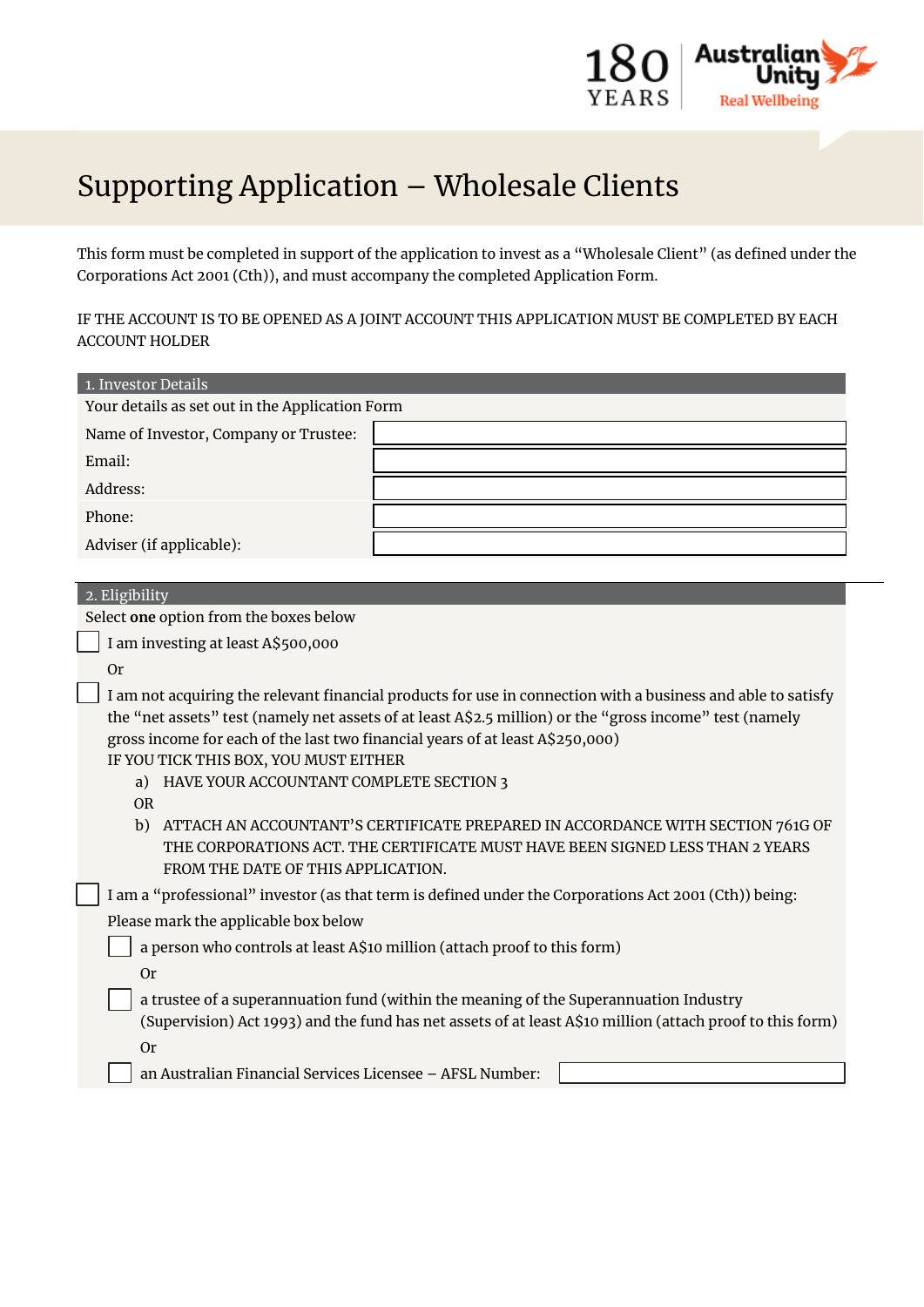3. Accountants Certificate

## I,

(Name of Accountant)

## Of

(Business address)

being a 'qualified accountant'\*

1. Do hereby certify that

(Name of investor)

(i) has net assets of at least A\$2.5 million

or

(ii) had a gross income for each of the last two financial years of at least A\$250,000.

(strike out above whichever does NOT apply)

2. I belong to:

(Name of Professional Body)

and

(a) I am subject to this professional body's continuing professional education requirements;

(b) I, at or about the time of my most recent renewal of membership, confirmed in writing to this professional body that I comply with its continuous professional education requirement; and

(c) My membership designation from this professional body is

3. The date that my certificate was issued is:

Signature Date Date of the Contract of the Contract of the Date Date Date Date

\* 'qualified accountant' for the purposes of this certification includes any member of:

- CPA Australia, who is entitled to use the post-nominals 'CPA' or "FCPA'; or
- Chartered Accountants Australia and New Zealand, who is entitled to use the post-nominals 'CA', 'ACA', or 'FCA'; or
- The Institute of Public Accountants who is entitled to use the post-nominals 'AIPA', 'MIPA' or 'FIPA',

and who is subject to, and, at or about the time of his/her's most recent renewal of membership, confirmed in writing to that professional body that he/she complies with, that professional body's continuing professional education requirements.